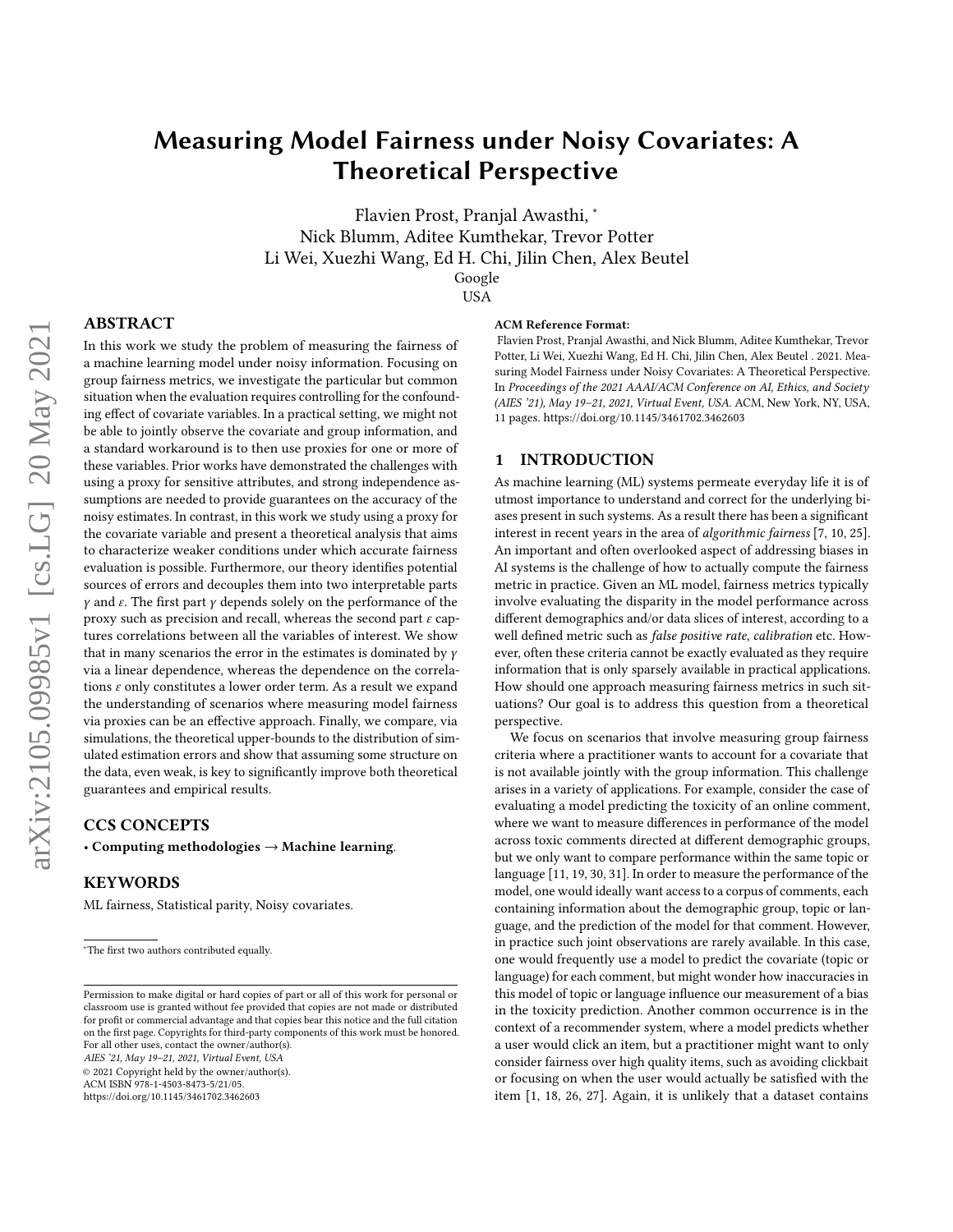together clicks, item group information, and quality or post-click engagement information; can a practitioner use a model of item quality to accurately estimate the bias in the recommender? Across all of these examples it's important to understand the confidence in our measurements.

Group fairness has received significant attention in recent years resulting in a variety of natural fairness criteria [\[3\]](#page-9-4) that machine learning systems should satisfy. Our work concerns two common variants, Statistical Parity [\[12\]](#page-9-5) and Equality of opportunity [\[15\]](#page-9-6), which measure the difference of positive rates (or true positive rates) across sub-populations. To model the presence of the confounding or mediating covariate as described in the applications above, one can extend fairness metrics by conditioning on this covariate and this approach has been used in a variety of prior works [\[4,](#page-9-7) [7,](#page-9-0) [17,](#page-10-8) [23,](#page-10-9) [24,](#page-10-10) [32\]](#page-10-11).

We summarize our targeted fairness metric as follows. Consider a machine learning system making a prediction  $y \in \{0, 1\}$ , a sensitive attribute  $\ell \in \{0, 1\}$  and a covariate  $v \in \{0, 1\}$ . The Conditional Statistical Parity [\[8\]](#page-9-8) metric is defined as:

$$
G_{SP} = \mathbb{P}[y=1|v=1, \ell=0] - \mathbb{P}[y=1|v=1, \ell=1]. \tag{1}
$$

Similarly, let  $y^* \in \{0, 1\}$  be the ground truth label. Then the *Condi*tional Equal Opportunity metric is defined as:

$$
G_{EO} = \mathbb{P}[y = 1|y^* = 1, v = 1, \ell = 0] - \mathbb{P}[y = 1|y^* = 1, v = 1, \ell = 1].
$$
 (2)

For ease of exposition and reducing notation, the rest of the paper focuses on the metric defined in [\(1\)](#page-1-0). However, all of our theoretical results trivially generalize to the case of conditional equal opportunity as well by focusing on sub-populations where  $y^* = 1$ .

While it is important to incorporate legitimate covariates in fairness metrics, evaluating the metrics accurately requires a large dataset that contains both the group label  $\ell$ , the covariate information v and possibly the label  $u^*$  (in the case of equal opportunity). As we discussed before, in practice we might only have an estimate  $\hat{v}$  derived from either a proxy attribute in the data that is correlated with  $v$ , or a classifier trained to predict  $v$ . A natural question that comes up is whether one can output

$$
\hat{G}_{SP} = \mathbb{P}[y=1|\hat{v}=1,\ell=0] - \mathbb{P}[y=1|\hat{v}=1,\ell=1]
$$
 (3)

as an estimate of the bias  $G_{SP}$  of the model as in [\(1\)](#page-1-0).

For the sake of clarity, let's return to our example from above of a toxicity model for online comments, which predicts whether a comment contains toxic language ( $y = 1$  if toxic) and for which prior works have demonstrated that these models often exhibit biases towards certain demographics [\[11,](#page-9-2) [19,](#page-10-2) [30,](#page-10-3) [31\]](#page-10-4). At the same time, the level of toxicity might be significantly influenced by the topic of the comment (i.e., topic is covariate  $v$ ) and we may want to control for its impact in our fairness analysis. Following the Statistical Parity approach, a reasonable fairness metric would be given by Eq.  $(1)^1$  $(1)^1$  $(1)^1$ . As both topic and demographic information are typically available for only a small portion of examples, a practitioner might not have access to the joint distribution of  $(v, l)$  but a topic classifier  $\hat{v}$  might

be available. In that situation, how confident can a practitioner be to use  $\hat{G}_{SP}$  as an estimation of its intended metric  $G_{SP}$ ?

In the rest of the paper we study conditions under which we can bound the estimation error  $|G_{SP} - \hat{G}_{SP}|$ . In Section [4,](#page-3-0) we highlight through simple examples two different sources that will affect the estimation error: (a) the performance of the proxy  $(\hat{v})$  and, (b) the joint correlations between variables  $(y, v$  and  $\hat{v}$ ) that can be represented as the value of the outcome value  $y$  over the confusion matrix of  $(v, \hat{v})$ . The bulk of the theory aims to derive error bounds based on the extent to which the data distribution satisfies certain conditions that depend on the above two sources. Throughout the paper, parameters related to the classifier performance will be captured by  $\gamma$ , and parameters related to the joint correlations between variables  $y$ ,  $v$  and  $\hat{v}$  will be captured by  $\varepsilon$ . These parameters will always take values in [0, 1].

<span id="page-1-0"></span>In Section [5,](#page-4-0) we derive a bound on the estimation error based solely on the precision and recall of the proxy  $\hat{v}$ . If  $1 - \gamma_A$  is the lower bound on the worst case precision or recall of the proxy on any data slice, i.e., conditioned on  $\ell = 0$  or  $\ell = 1$ , then we show that the error  $|G_{SP} - \hat{G}_{SP}|$  can be bounded by  $2 \cdot \gamma_A$ . However,  $2 \cdot \gamma_A$ may not always be small enough for fairness evaluation and our goal will be to progressively refine this bound by exploiting other correlations between variables  $(y, v, \hat{v} \text{ and } \ell)$ .

<span id="page-1-2"></span>In Section [6,](#page-5-0) we identify two cases depending on correlations which might lead to "errors canceling each other". In the first case (B1), if the precision and recall of  $\hat{v}$  are  $\gamma_{B1}$ -close to each other (for  $l = 0, 1$ ), then we show that the error is bounded by a linear combination of two terms  $\gamma_{B1}$  and  $\varepsilon_{B1}$ . The term  $\varepsilon_{B1}$  captures how the variables of interest, i.e.,  $y, v$  and  $\hat{v}$  correlated within a data slice ( $\ell = 0$  or  $\ell = 1$ ). In the second case (B2), we study how the error behaves as a function of closeness of precision across slices  $(\ell = 0 \text{ vs } \ell = 1)$ , and recall across slices. In this case we again show that the error depends on a linear combination of two terms  $\gamma_{B2}$ and  $\varepsilon_{B2}$ , one capturing relative closeness of precision and recall, and the other how much the correlations between  $y$ ,  $v$  and  $\hat{v}$  vary between  $\ell = 0$  and  $\ell = 1$ .

Having identified the various sources of errors above, in Section [7,](#page-6-0) we provide a refined bound that captures how the various errors interact with each other. As a result we show in Theorem [7.1](#page-6-1) that the final estimation error depends linearly in the  $\gamma$  parameters and quadratically in  $\varepsilon$  parameters. Hence, the various errors due to correlations have a multiplying effect leading to a lower order term. Our analysis thereby reveals that the properties of the proxy classifier such as precision and recall play a more important role in the final estimation error, but that the structure of the correlations through  $\varepsilon$  can help reduce the bound on  $|G - \hat{G}|$ .

Finally, we use a simulation framework to compare our theoretical bounds on estimation errors to their simulated counterparts. We show that our worst-case bounds are met when no assumption is imposed on the data generation process. Furthermore, we show how enforcing some (even weak) structure on the correlations (through the parameter  $\varepsilon$ ) can significantly improve both theoretical bounds and empirical distributions, compared to when we rely only on precision and recall.

Our work is similar in spirit to prior works on studying the effect of label noise (outcome variable  $u^*$ ) on fairness metrics [\[13,](#page-9-9) [20\]](#page-10-12).

<span id="page-1-1"></span><sup>&</sup>lt;sup>1</sup>Note, in practice one might prefer to follow the equality of opportunity metric for this or other applications. We use the conditional statistical parity metric throughout the paper for simplicity of notation, but our results easily extend to the conditional equality of opportunity metric as well, and we encourage practitioners to always consider which metric fits best with their application.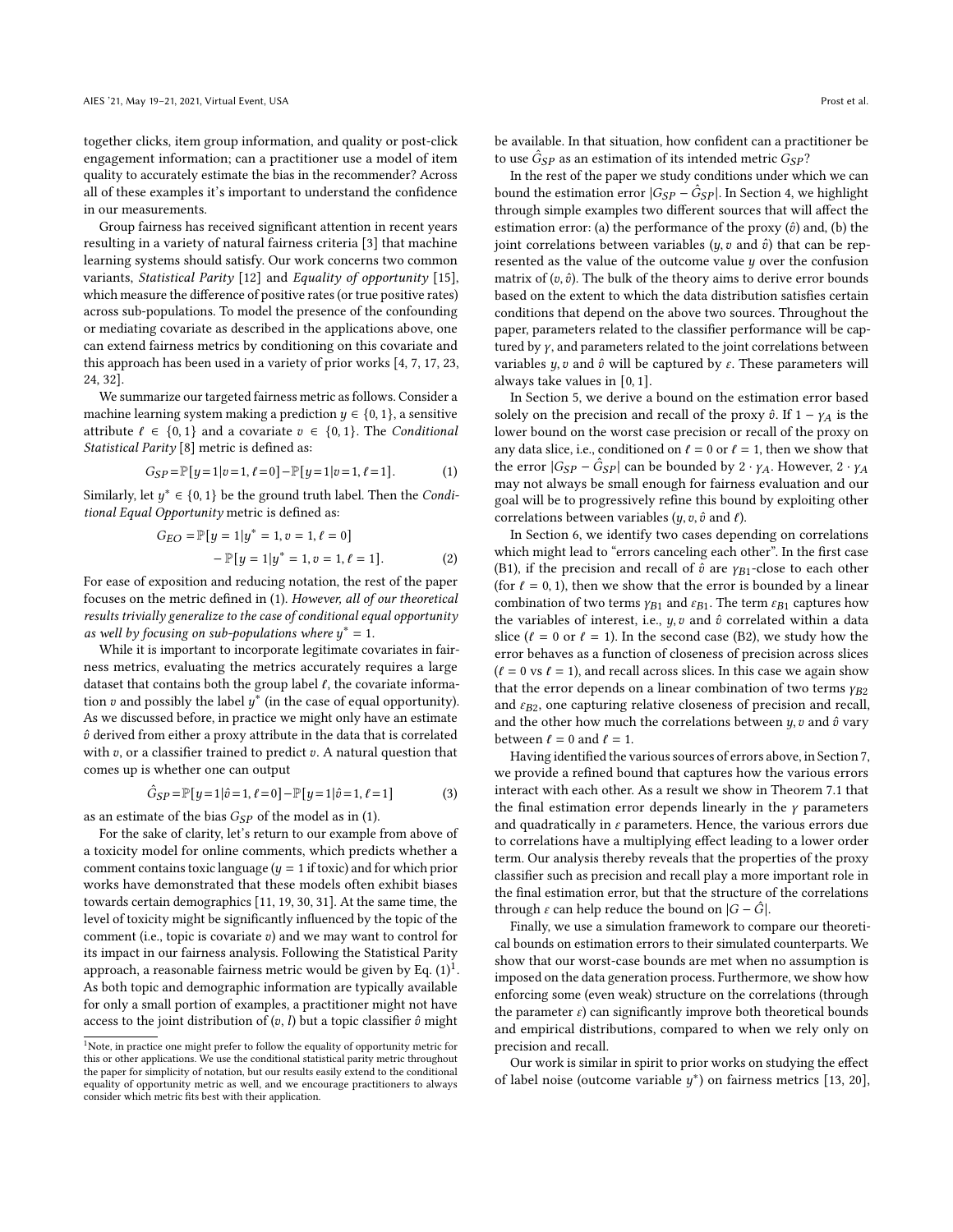as well as noise in the sensitive attribute  $\ell$ [\[2,](#page-9-10) [5,](#page-9-11) [21\]](#page-10-13). The case of label noise is captured by our theoretical analysis as one can simply take the noisy covariate to be  $u^*$ . The case of noise in the sensitive attributes is not directly comparable to our setting. We discuss this more in Section [2.](#page-2-0)

The rest of the paper is structured as follows. In Section [2](#page-2-0) and Section [3](#page-2-1) we review related work and discuss preliminaries. In Section [4](#page-3-0) we discuss several simple cases where accurate bias estimation is possible provided certain independence assumptions hold. This section is meant to serve as a warm up to help the reader ease into the notation. In Section [5,](#page-4-0) we build our main theory by first bounding the estimation error solely based on the performance of the  $\hat{v}$  classifier, and next identifying, in Section [6,](#page-5-0) two other conditions that affect the estimation error. We present our main theorem in Section [7](#page-6-0) that shows that when all the conditions hold true to different extents, the estimation error can be decomposed into a linear part that captures the properties of the proxy and a quadratic part that captures the correlations. We conclude with experiments on simulated data in Section [8](#page-7-0) and discuss conclusions in Section [9.](#page-9-12)

Note: We would like to point out that in this work we are focused on understanding the theoretical underpinnings of using proxies in evaluation, and do not advocate always using the approach of measuring the bias of model via a proxy attribute. As pointed out in prior works [\[2\]](#page-9-10) the approach could have unintended side effects on the evaluation, and as such practitioners should carefully consider the risks of using such an approach. Our goal is to identify theoretically how errors propagate in the analysis to affect the final outcome. We hope that our work will help practitioners make more informed choices.

## <span id="page-2-0"></span>2 RELATED WORK

We focus on conditional metrics such as conditional statistical parity and conditional equal opportunity. Several recent works have argued the use of such metrics over or in addition to their unconditioned counterparts. For example, the works of Chouldechova [\[7\]](#page-9-0), Corbett-Davies et al. [\[8\]](#page-9-8), Ritov et al. [\[32\]](#page-10-11) all explore conditioning on the number of prior convictions when measuring the bias of risk assessment tools for recidivism. This naturally leads to the conditional statistical parity and equality of opportunity metrics. The work of Beutel et al. [\[4\]](#page-9-7) proposes the use of the conditional equal opportunity metric to account for differences in label confidence. Recent works on intersectional fairness consider metrics that involve conditioning on several covariates or arbitrary data slices described by functions of low VC-dimension [\[17,](#page-10-8) [22\]](#page-10-14).

The problem of assessing unfair biases and training of fair machine learning models for the above discussed conditional metrics, under noisy label or covariate information has started to receive attention from the research community in recent years. Here we discuss the works most relevant in the context of our results.

Evaluating under uncertainty. The work of Chen et al. [\[6\]](#page-9-13) studies estimating the mean demographic disparity when one has noisy information about the sensitive attribute. They analyze proxies based on threshold based estimators and present conditions under which the method over-estimates or under-estimates the true metric. However, unless strong independence assumptions are made there is no guarantee that the estimation error will be small. The

work of Kallus et al. [\[21\]](#page-10-13) extends this to other fairness metrics such as equality of opportunity and presents methods to construct uncertainty intervals around the true value of the metric of interest. Again, excluding certain independence assumptions the provided intervals can be large.

The recent work of Awasthi et al. [\[2\]](#page-9-10) studies what properties of the classifier used to construct the proxy affect the estimation error. They point out that accuracy of the classifier alone is not enough and advocate the use of active learning based algorithms to deal with uncertain information. We would like to point out that the above mentioned works consider noise in the sensitive attribute and are not directly comparable to our setting of noisy covariates. At a technical level, when the noisy variable  $\ell$  is also the one for which we want to access performance gap, i.e.,  $\ell = 0$  vs.  $\ell = 1$ , it is not easy to decouple the various sources of error as we do in the case of noisy covariates. As a result we find that in our setting one can get reasonably small bounds even without strong independence assumptions.

The recent work of Fogliato et al. [\[13\]](#page-9-9) studies how noise in the observed labels (the outcome variable) affects estimates of fairness metrics such as false positive rates, false negative rates, and positive predicted value. In principle the setting of label noise can be captured by our theory. However, the specific assumptions used make our work not directly comparable with that of Fogliato et al. [\[13\]](#page-9-9). We provide error bounds that depend on both the precision and recall, as well as other correlations between the variables. The authors in Fogliato et al. [\[13\]](#page-9-9) only consider how the estimation error depends on the precision (i.e., the noise rate). As a result they need to make strong assumptions such as one-sided noise ( $y^* = 1$ ), and noise affecting only one demographic group. We show on the other hand that by modeling other natural quantities of interest such as recall and correlations, one can avoid independence assumptions and at the same time obtain estimation error guarantees.

Training under uncertainty. Beyond measuring fairness metrics, a recent line of work has also studied the problem of training fair classifiers under noise in labels and/or sensitive attributes. The work of Jiang and Nachum [\[20\]](#page-10-12) proposes a method to train a fair classifier via a re-weighting scheme given access to noisy labels. The works of Gupta et al. [\[14\]](#page-9-14), Lamy et al. [\[29\]](#page-10-15), Zafar et al. [\[35\]](#page-10-16) show how to incorporate fairness constraints during training when there is noise in the sensitive attributes. Relatedly in training approaches, Hashimoto et al. [\[16\]](#page-9-15), Lahoti et al. [\[28\]](#page-10-17) study the extreme scenario where sensitive attributes are entirely unavailable and propose re-weighting approaches to boost low-performing groups; Coston et al. [\[9\]](#page-9-16) apply transfer learning techniques to overcome missing sensitive attributes. Further recent work studies the tradeoff between fairness and accuracy and how it is affected by label noise [\[34\]](#page-10-18).

## <span id="page-2-1"></span>3 NOTATION AND PRELIMINARIES

As stated before, we will focus on the conditional statistical parity metric defined in Eq. [\(1\)](#page-1-0). However all our results continue to hold for the conditional equal opportunity metric, Eq. [\(2\)](#page-1-2), as well. Let  $l, v, y$  denote {0, 1}-valued random variables where  $l$  is the sensitive attribute,  $v$  is the relevant covariate and  $y$  is the predicted outcome.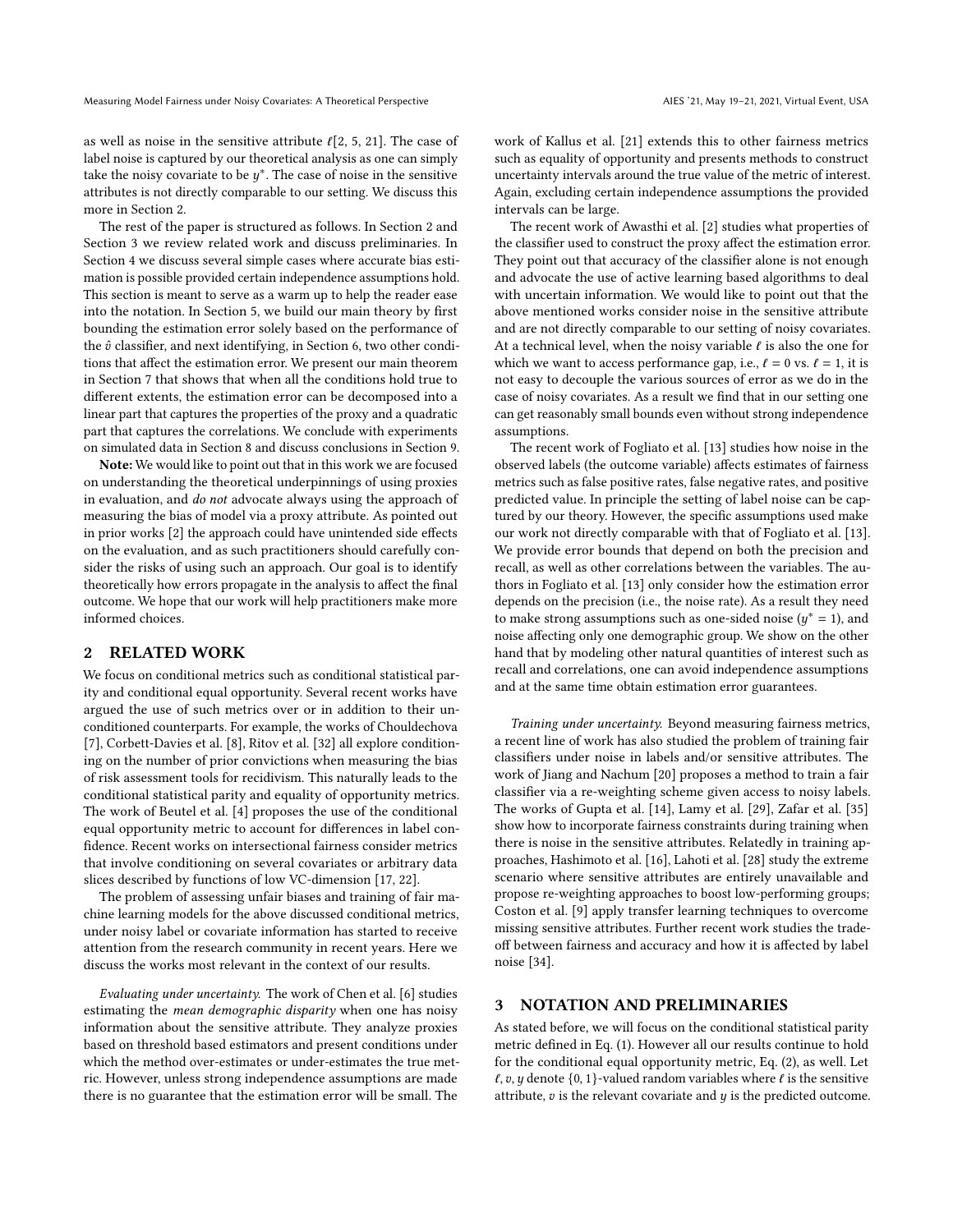<span id="page-3-1"></span>AIES '21, May 19–21, 2021, Virtual Event, USA Prost et al.

| $\mathbb{P}[y=1 v=0,\hat{v}=1,\ell=l] \mid \mathbb{P}[y=1 v=1,\hat{v}=1,\ell=l]$ |                                                                               |
|----------------------------------------------------------------------------------|-------------------------------------------------------------------------------|
|                                                                                  | $\mathbb{P}[y=1 v=0,\hat{v}=0,\ell=l]$ $\mathbb{P}[y=1 v=1,\hat{v}=0,\ell=l]$ |

Table 1: Value of the outcome  $y$  over the confusion matrix of  $v, \hat{v}$ , conditioned on group  $\ell = l$ .

Our goal is to approximate

$$
G := \mathbb{P}[y=1|v=1, \ell=1] - \mathbb{P}[y=1|v=1, \ell=0]. \tag{4}
$$

by computing

$$
\hat{G} := \mathbb{P}[y=1|\hat{v}=1, \ell=1] - \mathbb{P}[y=1|\hat{v}=1, \ell=0]. \tag{5}
$$

We want to characterize conditions under which the error in our estimates, i.e.,  $|G-\hat{G}|$  can be bounded. We introduce below notations for two important parameters of our system.

Classifier Performance. We define the conditional precision and recall of the proxy  $\hat{v}$  that will play an important role in our analysis.

$$
\mathbb{P}[v=1|\hat{v}=1,\ell=l] = 1 - p_l \tag{6}
$$

$$
\mathbb{P}[\hat{v} = 1 | v = 1, \ell = l] = 1 - r_l. \tag{7}
$$

Constraints on the classifier perfomance will be captured by the variable y.

Outcome  $y$  over the confusion matrix of  $\hat{v}$ . We will also study how correlations among the variables  $y$ ,  $v$ ,  $\hat{v}$  affect the error in the measurement of  $G$ . In later sections we will quantify these correlations in terms of the value of the outcome  $y$  over the confusion matrix of  $(v, \hat{v})$  conditioned on  $\ell = 0, 1$  $\ell = 0, 1$  that we define in Table 1 for group  $\ell = l$ . For the sake of brevity we will overload notation and use the term confusion matrix to refer to the Table above. Constraints on the confusion matrix will be captured by the variable  $\varepsilon$ .

## <span id="page-3-0"></span>4 SIMPLE CASES

Before proceeding to our main analysis in the next sections, we state a few simple scenarios where accurate bias estimation via  $\hat{v}$  is possible. The proofs from this section can be found in the Appendix.

#### 4.1 Case 1:  $y \perp \{v, \hat{v}\} | l$ .

This condition implies that  $y$  is independent of the covariate  $(v)$ and the proxy  $(\hat{v})$  when conditioned on  $\ell.$  If the variables  $y,v$  and  $\hat{v}$  are viewed as nodes in a graphical model [\[33\]](#page-10-19), then the above assumption encodes the graph structure in Figure [1.](#page-3-2) In this case we

<span id="page-3-2"></span>

Figure 1: A graphical model over three random variables under the assumption that  $y$  is independent of  $\hat{v}$  and  $v$ . All the events are conditioned on  $\ell$ .

prove the following theorem:

<span id="page-3-7"></span>Theorem 4.1. If the independence assumption encoded in Figure [1](#page-3-2) holds, then

 $G = \hat{G}$ 

The theorem is intuitive as the independence assumption makes conditioning on either  $v$  or  $\hat{v}$  irrelevant. A scenario where the assumption will hold is when the outcome  $y$  is completely determined by the value of  $\ell$ , the sensitive attribute. This is typically too strong a condition to hold in practice.

#### 4.2 Case 2:  $y \perp \hat{v}|v, l$ .

<span id="page-3-3"></span>Next we consider our first non-trivial case where  $y$  is independent of the proxy  $\hat{v}$  when conditioned on  $\ell$  and  $v$ . This assumption is encoded in Figure [2.](#page-3-3)



Figure 2: A graphical model over three random variables under the assumption that  $y$  is independent of  $\hat{v}$  conditioned on  $v$ . All the events are conditioned on  $\ell$ .

We will show that if the proxy  $\hat{v}$  has high conditional precision  $p_l$ , then we will get good estimates via  $\hat{G}$ .

<span id="page-3-4"></span>Theorem 4.2. If the independence assumption encoded in Figure [2](#page-3-3) holds, and for any  $\ell \in \{0, 1\}$  the conditional precision of the proxy  $\hat{v}$ is at least  $1 - p$ , then we have that

<span id="page-3-6"></span><span id="page-3-5"></span> $|G - \hat{G}| \leq 2p$ .

It is interesting to note that the bound does not depend on the recall of the proxy  $\hat{v}$ . To get an intuition behind this, notice that the errors in the estimate of G involve both *false positives* ( $v = 0$ ,  $\hat{v} = 1$ ) and *false negatives* ( $v = 1$ ,  $\hat{v} = 0$ ). Indeed, we can write each term as:

$$
\mathbb{P}[y=1|v=1,\ell=0] = (1-r_0)\mathbb{P}[y=1|\hat{v}=1,v=1,\ell=0] +r_0\mathbb{P}[y=1|\hat{v}=0,v=1,\ell=0]
$$
 (8)

$$
\mathbb{P}[y=1|\hat{v}=1,\ell=0] = (1-p_0)\mathbb{P}[y=1|\hat{v}=1,v=1,\ell=0] + p_0\mathbb{P}[y=1|\hat{v}=1,v=0,\ell=0].
$$
 (9)

The estimation error will be small if the two terms are close (similarly for  $\ell = 1$ ).

Due to the independence assumption, we have that  $\mathbb{P}[y = 1 | v =$  $1, \hat{v} = 0, \ell = 0$  =  $\mathbb{P}[y = 1 | v = 1, \hat{v} = 1, \ell = 0]$ . Therefore the first equation simply becomes  $\mathbb{P}[y = 1 | \hat{v} = 1, v = 1, \ell = 0]$  and the dependency on  $r_0$  disappears. Only false positives ( $v = 0, \hat{v} = 1$ ) dictate the errors which is controlled by the precision of the proxy  $\hat{n}$ 

One may expect the above condition to hold if the classifier for  $\hat{v}$  is trained on a different independent data set and hence its errors may not be correlated with  $y$ . As an extreme case, the condition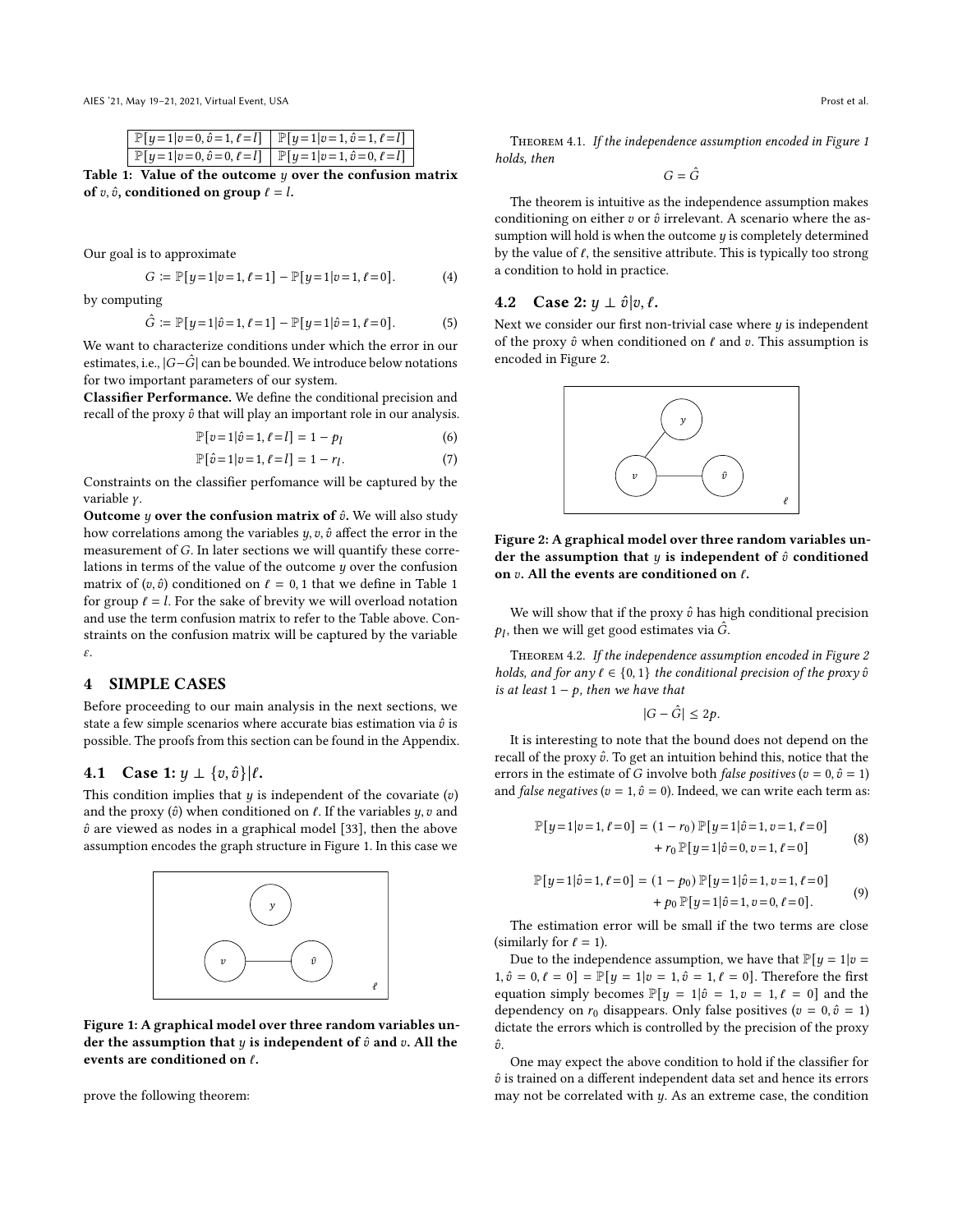Measuring Model Fairness under Noisy Covariates: A Theoretical Perspective AIES '21, May 19-21, 2021, Virtual Event, USA

would hold if for any data point,  $\hat{v}$  has a 1 –  $p$  chance of being correct, independently of other points.

## **4.3** Case 3:  $y \perp v | \hat{v}, \ell$ .

Finally, the third case that we consider in this section is the complementary case where  $y$  is independent of  $v$  when conditioned on  $\ell$  and  $\hat{v}$ . This is encoded in Figure [3.](#page-4-1) In this case we will show that

<span id="page-4-1"></span>

Figure 3: A graphical model over three random variables under the assumption that  $y$  is independent of  $v$  conditioned on  $\hat{v}$ . All the events are conditioned on  $\ell$ .

if the proxy  $\hat{v}$  has high recall ( $\mathbb{P}[\hat{v} = 1 | v = 1, \ell]$ ) then we will get good estimates via  $\hat{G}$ .

<span id="page-4-6"></span>Theorem 4.3. If the independence assumption encoded in Figure [3](#page-4-1) holds, and for any  $\ell \in \{0, 1\}$  the conditional recall of the proxy  $\hat{v}$  is at least  $1 - r$ , then we have that:

$$
|G - \hat{G}| \le 2r.
$$

Again, the bound above depends only on the recall and the intuition is similar to that of Theorem [4.2.](#page-3-4) Analyzing again the equations [\(8\)](#page-3-5) and [\(9\)](#page-3-6), we can see that (9) is simply equal to  $\mathbb{P}[y =$  $1|\hat{v} = 1, v = 1, \ell = 0$ , with  $p_0$  disappearing. Therefore only false negatives matter in this case which leads to the constraint on the recall.

Similar to the previous case, one may expect the above condition to hold if the errors of  $\hat{v}$  are somewhat random. For example, the condition will hold if every prediction of  $\hat{v}$  has a 1 − *r* chance of being correct, independently of other data points.

#### 4.4 Key take-aways.

We presented in this section some simple cases relying on strong independence assumptions where the estimation error from using  $\hat{v}$  can be bounded. The goal was to get the reader familiar with the notations but also to illustrate how the estimation error might be affected by two types of system parameters: the performance of the covariate proxy  $\hat{v}$  (precision, recall) as well as the general correlations between parameters  $(y, v, \hat{v}, \ell)$ . In the next sections, we present some natural conditions that do no rely on strong assumptions and yet guarantee accurate bias estimation when using  $\hat{v}$ . In Section [5,](#page-4-0) we will first bound the estimation error based only on the performance of the classifier  $\hat{v}$ . Then in Section [6,](#page-5-0) we will highlight two additional characteristics of the system in terms of  $(y, v, \hat{v}, \ell)$ that lead to smaller estimation errors. Finally in Section [7,](#page-6-0) we derive a refined bound that combines all the different considerations.

# <span id="page-4-0"></span>5 BOUNDS BASED ONLY ON CLASSIFIER PERFORMANCE

Initially, a practitioner might be willing to only make some assumptions on the performance of the proxy  $\hat{v}$ . In this section, we will study this case and derive the associated bounds.

Main equations. We first write some important equations that will be useful throughout the rest of the paper. We define

$$
\delta_0 = \mathbb{P}[y=1|v=1, \ell=0] - \mathbb{P}[y=1|\hat{v}=1, \ell=0] \tag{10}
$$

From Equation [\(8\)](#page-3-5) and [\(9\)](#page-3-6) we get that

<span id="page-4-2"></span>
$$
\delta_0 = (p_0 - r_0) \cdot (\mathbb{P}[y=1|\hat{v}=1, v=1, \ell=0]) + r_0 \mathbb{P}[y=1|\hat{v}=0, v=1, \ell=0] - p_0 \mathbb{P}[y=1|\hat{v}=1, v=0, \ell=0]
$$
(11)

In a similar manner we can define  $\delta_1$  that is conditioned on the slice  $\ell = 1$ . Eq. [\(11\)](#page-4-2) represents the estimation error made on the slice  $\ell = 0$  and has a natural interpretation. The second term is the error generated by not including *false negative examples* ( $\hat{v} = 0, v = 1$ ) into the  $\hat{G}$  term, while the third term is the error caused by including incorrectly, the false positive examples ( $\hat{v} = 1, v = 0$ ). The final estimation error is the difference between these two terms:

$$
|G - \hat{G}| = |\delta_1 - \delta_0| \tag{12}
$$

It is easy to see that the magnitude of each term in  $\delta_0$  and  $\delta_1$ depends on the performance of the proxy  $\hat{v}$ . We next investigate this dependence.

## <span id="page-4-4"></span>5.1 Case A

The first condition that we study is when the proxy  $\hat{v}$  has both high conditional precision and conditional recall. In this case we can bound the error in the estimates without any additional assumptions.

<span id="page-4-3"></span>THEOREM 5.1. If for any  $\ell \in \{0, 1\}$  the precision and recall of the proxy  $\hat{v}$  is at least  $1 - \gamma_A$ , then we have that

<span id="page-4-5"></span>
$$
|G - \hat{G}| \le 2 \cdot \gamma_A.
$$

PROOF. Below, we will bound  $\delta_0$  and the analysis for  $\delta_1$  will be identical.

We can write  $\delta_0$  as:

$$
\delta_0 = \mathbb{P}[y=1|v=1, \ell=0] - \mathbb{P}[y=1|\hat{v}=1, \ell=0]
$$
  
=  $(p_0 - r_0) \mathbb{P}[y=1|v=1, \hat{v}=1, \ell=0]$   
+  $r_0 \mathbb{P}[y=1|v=1, \hat{v}=0, \ell=0]$   
-  $p_0 \mathbb{P}[y=1|v=0, \hat{v}=1, \ell=0].$  (13)

Since the third term above is negative, and the probabilities are bounded by 1, we can conclude that  $\delta_0$  is at most  $p_0$ . Similarly, the negation, i.e.,  $-\delta_0$  is bounded by  $r_0$ . Hence we get that

$$
\left| \mathbb{P}[y=1 | v=1, \ell=0] - \mathbb{P}[y=1 | \hat{v}=1, \ell=0] \right| \le \max(p_0, r_0) \le \gamma_A
$$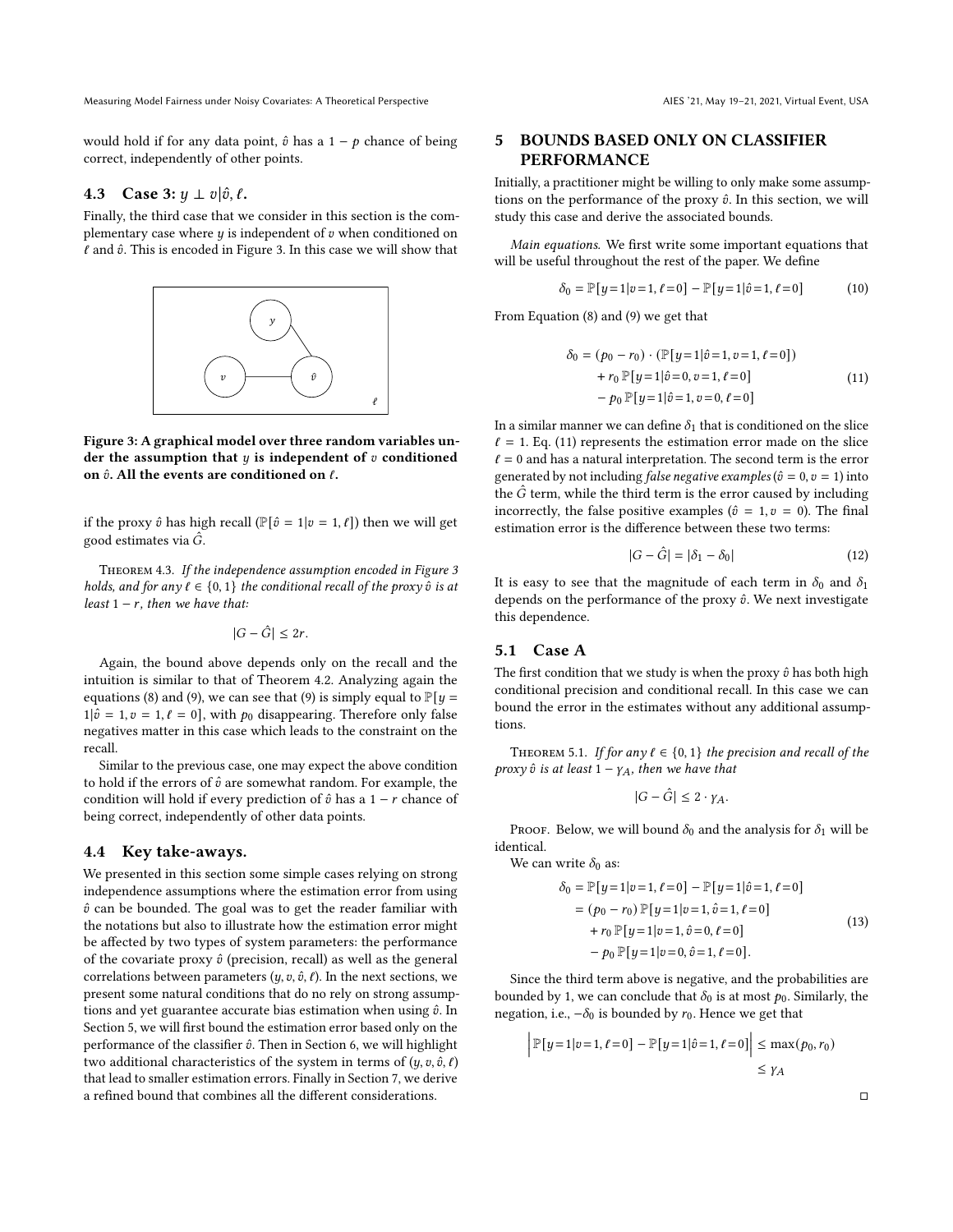Note that precision and recall have to be relatively high so that the bound above can be small enough. For instance, even if the proxy has precision and recall around 0.9, the above bound will be around 0.2, which would likely be too large for fairness evaluation in practical settings. The goal of the next two sections will be to progressively refine this bound by analyzing potential correlations of  $(y, v, \hat{v}, \ell)$ .

# <span id="page-5-0"></span>6 ALTERNATE BOUNDS BASED ON OTHER CORRELATIONS.

In many cases requiring high precision and recall on the proxy may not be achievable. Can one still expect the estimation error to be small? We next characterize other conditions based on correlations between the different parameters  $(y, v, \hat{v}, \ell)$  that enable us to bound the error. We will study cases B1 and B2, that identify two different canceling effects under which the error might be small, despite not having high precision and recall. In order to understand these it would be beneficial to refer to the confusion matrix as shown in Table [1.](#page-3-1)

# 6.1 Intuition for the cases.

Recall  $\delta_{\ell}$  defined in Equation [\(11\)](#page-4-2) as

$$
\delta_l = (p_l - r_l) \cdot (\mathbb{P}[y=1 | \hat{v}=1, v=1, \ell=l]) + r_l \mathbb{P}[y=1 | \hat{v}=0, v=1, \ell=l] - p_l \mathbb{P}[y=1 | \hat{v}=1, v=0, \ell=l]
$$

This equation above represents the estimation error made on the slice  $\ell$ . Additionally, the final estimation error is equal to the difference between the errors made on each slice:

$$
|G - \hat{G}| = |\delta_1 - \delta_0|
$$

In the previous section, we bounded each term in  $\delta_0$  and  $\delta_1$ by relying on the performance of the proxy  $\hat{v}$  (case A). Below we discuss alternate natural conditions that would suffice for good gap estimation:

- B1. This case captures scenarios when the second and third term in  $\delta_0$  (similarly for  $\delta_1$ ) approximately cancel each other, indicating that the contribution of examples wrongly ignored (false negative) is approximately equal to the examples wrongly included (false positive). Additionally, the first term is small.
- B2. This case captures scenarios when  $\delta_0$  and  $\delta_1$  have similar values and therefore "cancel each other," indicating that the correlations (between  $y$ ,  $\hat{v}$ ,  $v$ ) have a similar behavior for  $\ell = 0$ and  $\ell = 1$ .

In the rest of the section, we will prove theorems that materialize the above intuition rigorously. We will decouple the effect of the the performance of the proxy (precision and recall) on the estimation error from the properties of the confusion matrix.

# 6.2 Case B1: Precision close to recall and closeness of diagonals

In this case we do not assume that the proxy has high precision and recall, but instead simply assume that the precisions and recalls (conditioned on  $\ell$ ) are close to each other, up to  $\gamma_B$ . Clearly

this assumption by itself is not enough to guarantee a small error. We also assume that the diagonal entries in the confusion matrix of Table [1](#page-3-1) are  $\varepsilon_B$ -close to each other. This is made precise in the definition below.

Definition 6.1 (Closeness of Diagonals). There exists a small 0 <  $\varepsilon_{B1} \leq 1$  such that

$$
\begin{aligned} \left| \mathbb{P}[y=1|v=1,\hat{v}=0,\ell=0]-\mathbb{P}[y=1|v=0,\hat{v}=1,\ell=0] \right| \\ &\leq \varepsilon_{B1} \\ \left| \mathbb{P}[y=1|v=1,\hat{v}=0,\ell=1]-\mathbb{P}[y=1|v=0,\hat{v}=1,\ell=1] \right| \\ &\leq \varepsilon_{B1} \end{aligned}
$$

One can expect the above condition to hold in certain scenarios. Notice that for any  $\ell$ , the condition concerns the disagreement region, i.e.,  $\{v = 1, \hat{v} = 0\}$ , and  $\{v = 0, \hat{v} = 1\}$ . In many cases this region could represent "hard to predict" points. The closeness on the diagonal is that the outcome  $y$  has similar behavior for both errors types of  $\hat{v}$ . Returning to the example from Section [1](#page-0-0) on predicting toxicity of online comments with the topic being the covariate  $(v)$ , the classifier  $\hat{v}$  may find it hard to predict certain esoteric topics well. It is then natural to expect that the toxicity prediction model may also perform poorly for these topics and its errors may be somewhat random, thereby making  $\varepsilon_{B_1}$  small. There may also be many cases where one can indeed not expect  $\varepsilon_{B_1}$  to be small. However, we will soon see in Section [7](#page-6-0) a more refined bound that has a lower order dependence on such errors. Hence, even a weak constraint (on  $\varepsilon_{B_1}$ ) suffices for getting smaller bounds.

Under the closeness of diagonal condition we have the following theorem.

<span id="page-5-1"></span>THEOREM 6.2. Let  $\varepsilon_{B_1} \in [0, 1]$  be the smallest constant such that the closeness of diagonal condition holds with  $\varepsilon_{B1}$  and that  $|r_0$  $p_0$ ,  $|r_1 - p_1|$  are bounded by  $\gamma_{B1}$  then we have that

$$
|G - \hat{G}| \le 2(\gamma_{B1} + \varepsilon_{B1}).
$$

As Compared to Theorem [5.1,](#page-4-3) case B1 does not require an absolute bound on the precisions and recalls and quantifies the error in terms of their relative closeness  $(y_{B_1})$ . This can be advantageous in some cases; the quantities captured by  $\gamma_{B1}$  might be smaller than YA.

PROOF. As before we will establish bounds for both  $\delta_0$  and  $\delta_1$ . Let's consider  $\delta_0$ . From the analysis in the previous section we have that

$$
\mathbb{P}[y=1|v=1,\ell=0] - \mathbb{P}[y=1|\hat{v}=1,\ell=0]
$$
  
=  $(p_0 - r_0) \mathbb{P}[y=1|v=1,\hat{v}=1,\ell=0]$   
+  $r_0 \mathbb{P}[y=1|v=1,\hat{v}=0,\ell=0]$   
-  $p_0 \mathbb{P}[y=1|v=0,\hat{v}=1,\ell=0]$   
 $\leq (p_0 - r_0) \mathbb{P}[y=1|v=1,\hat{v}=1,\ell=0]$   
+  $r_0 \mathbb{P}[y=1|v=1,\hat{v}=0,\ell=0]$   
-  $p_0 r_0 \mathbb{P}[y=1|v=1,\hat{v}=0,\ell=0] + \varepsilon r_0$   
 $\leq |p_0 - r_0| + \varepsilon r_0 \leq \gamma_{B1} + \varepsilon_{B1}.$ 

A similar analysis establishes that  $\delta_1 \leq \gamma_{B1} + \varepsilon_{B1}$ .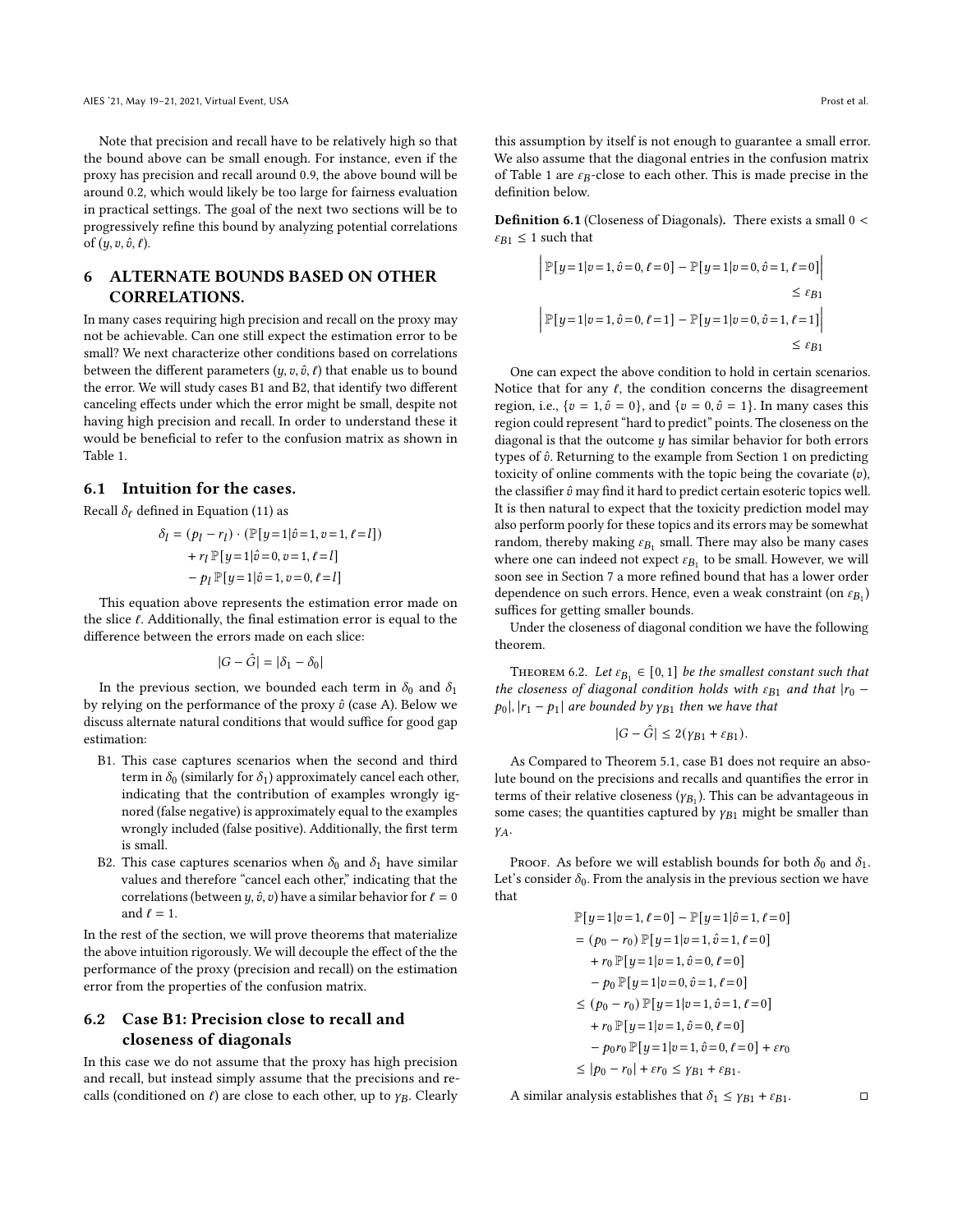Measuring Model Fairness under Noisy Covariates: A Theoretical Perspective AIES '21, May 19-21, 2021, Virtual Event, USA

# 6.3 Case B2: Closeness of precisions/recalls and closeness of models

The previous case identified conditions under which both  $\delta_0$  and  $\delta_1$ achieve small values, leading to a small estimation error. This error depends on the closeness of precisions and recalls within each slice. However, in practice this may not always hold and one may prefer an alternate condition. We next identify another natural condition that allows for precision and recall within each slice to be arbitrary, and both  $\delta_0$  and  $\delta_1$  could be large. However, one may still expect the estimation error ( $|G - \hat{G}|$ ) to be small if the errors in  $\delta_0$  and  $\delta_1$ have a cancelling effect. We present such a condition next.

<span id="page-6-2"></span>**Definition 6.3** (Model Closeness). There exists  $g > 0$  and a  $0 <$  $\varepsilon_{B2} \leq 1$  such that for all  $b, c \in \{0, 1\},$ 

$$
\mathbb{P}[y=1|v=b, \hat{v}=c, \ell=1]
$$
  
= 
$$
\mathbb{P}[y=1|v=b, \hat{v}=c, \ell=0] + g \pm \varepsilon_{B2}.
$$

In terms of the confusion matrix defined in Table [1](#page-3-1) the above condition requires that the entries of the confusion matrix for  $\ell = 1$ are noisy translations of the entries for  $l = 0$ , q representing here the gap between groups.

Notice that case B2 allows for arbitrary behavior within each slice  $(\ell)$ . Hence, for the estimation error to be small, some assumption is needed on the correlations across slices and the model closeness condition in Definition [6.3](#page-6-2) captures that. In practice one may expect the condition to hold if the proxy  $\hat{v}$  introduces similar errors across slices. As an example, in the context of the toxicity prediction example, consider a proxy  $(\hat{v})$  that was (unintentionally) trained on a corpus consisting of only one group, say  $\ell = 1$ . When applying  $\hat{v}$  to the group  $\ell = 0$  one can expect  $\hat{v}$  to introduce systematic errors (captured by  $q$  in the definition).

In this case we have the following theorem

<span id="page-6-3"></span>THEOREM 6.4. Let  $\gamma_{B2}, \varepsilon_{B2} \in [0, 1]$  and g be such that the model closeness holds with  $\varepsilon_{B2}$  and that  $|r_0 - r_1|, |p_0 - p_1|$  are bounded by  $\gamma_{B2}$ . Then we have that

$$
|G - \hat{G}| \le 2 \cdot \gamma_{B2} + 3 \cdot \varepsilon_{B2}.
$$

Note that in the above Theorem we do not require precisions and recalls within any slice to be high.

PROOF. We would not be able to separately analyze  $\delta_0$  and  $\delta_1$ since both could be high. Instead we argue about the difference. We have

 $\delta_0 - \delta_1 = T_1 + T_2 + T_3,$  (14)

where

$$
T_1 = (p_0 - r_0) \mathbb{P}[y=1|v=1, \hat{v}=1, \ell=0]
$$
  
-  $(p_1 - r_1) \mathbb{P}[y=1|v=1, \hat{v}=1, \ell=1],$   

$$
T_2 = r_0 \mathbb{P}[y=1|v=1, \hat{v}=0, \ell=0]
$$
  
-  $r_1 \mathbb{P}[y=1|v=1, \hat{v}=0, \ell=1],$ 

and

$$
T_3 = p_1 \mathbb{P}[y=1|v=0, \hat{v}=1, \ell=1] - p_0 \mathbb{P}[y=1|v=0, \hat{v}=1, \ell=0].
$$

Since  $|r_0 - r_1|, |p_0 - p_1|$  are both bounded by  $\gamma_{B2}$  and model closeness holds we have

$$
T_1 = (p_0 - r_0 - p_1 + r_1) \mathbb{P}[y=1|v=1, \hat{v}=1, \ell=0]
$$

$$
- (p_1 - r_1)g \pm \varepsilon_{B2},
$$

$$
T_2 = (r_0 - r_1) \mathbb{P}[y=1|v=1, \hat{v}=0, \ell=0]
$$

$$
- r_1g \pm \varepsilon_{B2},
$$

and

$$
T_3 = (p_1 - p_0) \mathbb{P}[y=1 | v=0, \hat{v}=1, \ell=0]
$$
  
+  $p_1 g \pm \varepsilon_{B2}$ 

Adding the above we get that  $T_1 + T_2 + T_3 \leq 2 \cdot \gamma_{B2} + 3 \cdot \varepsilon_{B2}$ . Similarly, the negation  $δ_1 − δ_0$  can be bounded. □

#### <span id="page-6-0"></span>7 SYNTHESIS: A REFINED BOUND.

So far we have presented three natural conditions under which the error in the estimation can be bounded. We recap them below as:

- A. The first bound uses only the performance of the proxy  $\hat{v}$ , therefore needs high precision and recall.
- B1. The second bound depends on the precision being close to the recall, in addition to the closeness of diagonals.
- B2. The third bound depends on the closeness of precision and recalls between slices and the relationship between the confusion matrices of the two slices.

The bounds earlier concern each of the above conditions in isolation. As a result, they are likely to be wide except unless one of the constraint is very strong, which might not be realistic. In this section we study whether one can combine the power of the three conditions to refine the error bound that naturally adapts to the extent to which the above conditions are satisfied. Towards that end we have the following theorem.

<span id="page-6-1"></span>THEOREM 7.1. Let  $\gamma_A$ ,  $(\gamma_{B1}, \varepsilon_{B1})$  and  $(\gamma_{B2}, \varepsilon_{B2})$  be the errors up to which conditions  $A$ ,  $B1$  and  $B2$  above hold. Then we have that

$$
|G - \hat{G}| \le 2 \min(\gamma_A, \gamma_{B1}, \gamma_{B2})
$$

$$
+ \varepsilon_{B2} \cdot (2\gamma_A + \gamma_{B1}) + \varepsilon_{B1} \cdot \gamma_{B1}
$$

This theorem combines the three conditions highlighted before and achieves a refined bound. In particular, the dependence on the parameters governing the precision/recall of the classifier  $(y)$  is linear, whereas in contrast to earlier theorems, the errors due to other correlations  $(\varepsilon)$  have a multiplying effect. Hence, in practice even a weak estimate of the parameters  $\varepsilon_{B_1}$  and  $\varepsilon_{B_2}$  may suffice to get an estimate of how good  $\hat{G}$  is.

PROOF. Recalling the definitions of  $T_1, T_2$  and  $T_3$  from the proof of Theorem [6.4](#page-6-3) we get that

$$
T_1 = (p_0 - r_0 - p_1 + r_1) \mathbb{P}[y=1|v=1, \hat{v}=1, \ell=0]
$$

$$
- (p_1 - r_1)g \pm \varepsilon_{B2} \cdot (p_1 - r_1),
$$

$$
T_2 = (r_0 - r_1) \mathbb{P}[y=1|v=1, \hat{v}=0, \ell=0]
$$

$$
-r_1 g \pm \varepsilon_{B2} \cdot r_1,
$$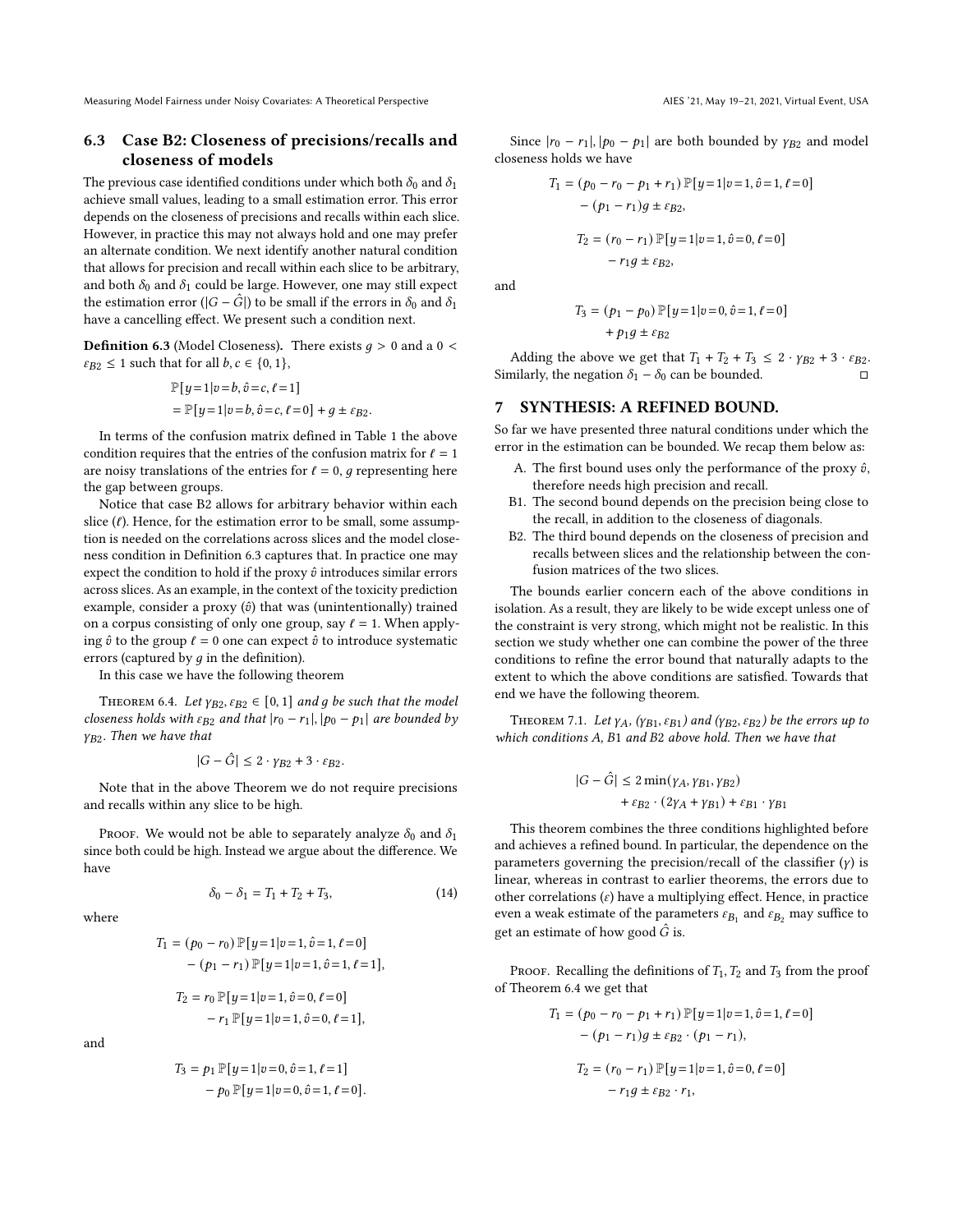and

$$
T_3 = (p_1 - p_0) \mathbb{P}[y=1|v=0, \hat{v}=1, \ell=0]
$$
  
+  $p_1 g \pm \varepsilon_{B2} \cdot p_1$ .

Adding up we get that

$$
T_1 + T_2 + T_3
$$
  
\n
$$
\leq (p_0 - r_0 - p_1 + r_1) \mathbb{P}[y = 1 | v = 1, \hat{v} = 1, \ell = 0]
$$
  
\n
$$
+ (r_0 - r_1) \mathbb{P}[y = 1 | v = 1, \hat{v} = 0, \ell = 0]
$$
  
\n
$$
+ (p_1 - p_0) \mathbb{P}[y = 1 | v = 0, \hat{v} = 1, \ell = 0]
$$
  
\n
$$
+ \varepsilon_{B2} \cdot (2\gamma A + \gamma_{B1})
$$
  
\n
$$
\leq (p_0 - r_0 - p_1 + r_1) \mathbb{P}[y = 1 | v = 1, \hat{v} = 1, \ell = 0]
$$
  
\n
$$
+ (r_0 - r_1) \mathbb{P}[y = 1 | v = 1, \hat{v} = 0, \ell = 0]
$$
  
\n
$$
+ (p_1 - p_0) \mathbb{P}[y = 1 | v = 1, \hat{v} = 0, \ell = 0] + \varepsilon_{B2} (2\gamma_A + \gamma_{B1})
$$
  
\n
$$
+ \gamma_{B1} \cdot \varepsilon_{B1}
$$
  
\n
$$
\leq (p_0 - r_0 - p_1 + r_1) + \varepsilon_{B2} \cdot (2\gamma_A + \gamma_{B1})
$$
  
\n
$$
+ \gamma_{B1} \cdot \varepsilon_{B1}.
$$

The bound follows from noticing that

$$
p_0 - r_0 - p_1 + r_1 \leq 2 \min(\gamma_A, \gamma_{B1}, \gamma_{B2}).
$$

□

Compared to Theorem [5.1,](#page-4-3) the first term in the bound above may be significantly smaller than  $2\gamma_A$ . Furthermore, in contrast to Theorem [6.2](#page-5-1) and Theorem [6.4,](#page-6-3) the dependence on  $\varepsilon_{B_1}$  and  $\varepsilon_{B_2}$  is diminished due to multiplication by other error terms. Due to this cancelling effect and the linear dependency on the the parameters related to the proxy performance  $(y)$ , our theory recommends that the focus of a practitioner should then be on minimizing the first term. We next validate our theory via experiments on simulated data.

## <span id="page-7-0"></span>8 SIMULATIONS

We proposed in Section [5](#page-4-0) an initial bound based solely on the classifier performance and then highlighted that some constraints over the confusion matrix (captured by  $\varepsilon$ ) lead to errors canceling each other.

In this section, we use simulations to further validate our theory. The findings of this section are summarized below.

- We will observe that our theoretical bounds from Section [5.1](#page-4-4) that are based solely on the classifier performance represent worst-case scenarios, and that the gap in most cases is significantly smaller than our upper bounds. In particular, the 95th percentile of the distribution of errors is typically more than  $2\times$  smaller.
- We will demonstrate the importance of making some assumptions on the error parameters via  $\varepsilon$ , instead of simply relying on classifier performance via  $\gamma$ . The constraint on the parameter values  $(\varepsilon)$  rules out some of these worst-case scenarios.
- Finally, we will show that even weak constraints over the parameters (with  $\varepsilon$ ) are sufficient to significantly reduce the bound.

<span id="page-7-1"></span>

Figure 4: Simulated distribution of estimation errors. Each graph represent a different choice of the precision and recall of the proxy. The dashed blue line represent 95th-percentiles and the unbroken red one is the theoretical bound from Theorem [5.1.](#page-4-3)

# 8.1 Simulated estimation errors are often smaller than the theoretical bounds.

In order to compute the estimation error, we rely on Equation [\(13\)](#page-4-5) where we need to define both the classifier performance and the confusion matrix from Table [1.](#page-3-1) We first illustrate the scenario where we only control for classifier performance (case A) and therefore do not enforce any constraints on the values in the confusion matrix from Table [1.](#page-3-1)

**Setup:** We first set classifier-related quantities ( $p_1$ ,  $r_1$ ,  $p_0$  and  $r_0$ ). Note that we display results for a few choice of these parameters, however the observations hold across any choices made for those quantities.

Once we set the above quantities, we generate the confusion matrix, aka the six parameters,  $\mathbb{P}[y = 1 | v = i, \hat{v} = j, \ell = l]$ , for  $i, j, l \in \{0, 1\}$ , by sampling from a uniform prior in [0,1],  $U[0, 1]$ . This reflects the situation where no prior structure is made on the confusion matrix. Note that  $\mathbb{P}[y=1|v=0,\hat{v}=0,\ell=l]$  are not needed.

Results: The results are displayed in Figure [4.](#page-7-1) First, we confirm that the bound provided by Theorem [5.1](#page-4-3) is correct. More importantly, we observe that these bounds reflect worst-case scenarios and that the errors are typically significantly smaller: indeed, the 95th percentile is approximately 2× smaller than the upper bound. This phenomena is due to the fact that the different terms in Equation [\(13\)](#page-4-5) cancel each other leading to significantly lower errors than worst-case scenario.

This above setup uses as a uniform prior over parameters and can lead to unrealistic scenarios that might be responsible for worst-case estimation errors. In the next sections will focus on more realistic scenarios by restricting the range of values of the parameters following the principles highlighted by our theory. This essentially constraints the possible values that the confusion matrix in Table [1](#page-3-1) can take.

## 8.2 Importance of assuming structure over the confusion matrix via  $\varepsilon$ .

In this section, we assume that we have a classifier with relatively good precision and recall (for instance  $r_i, p_i \leq 0.1$ ). The bound from [5.1](#page-4-3) is still too large for a good estimate of the error (in this case close to 0.2), and we show that assuming some structure over the correlations is key to getting better estimates.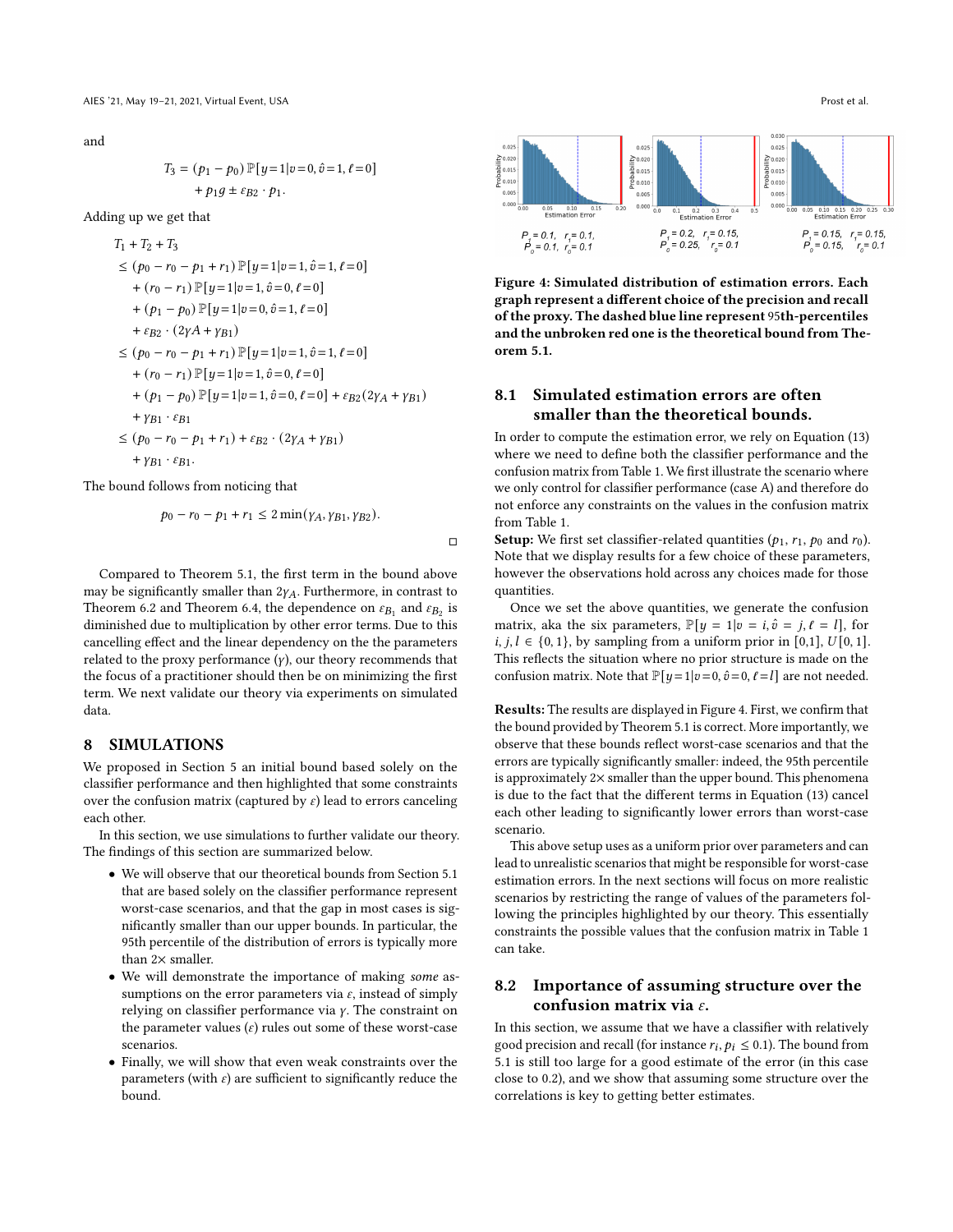Setup: To simulate more realistic scenarios, we now enforce some level of structure controlled by  $\varepsilon$ . As before, we first select a well performing classifier ( $p_1 = 0.07$ ,  $r_1 = 0.09$ ,  $p_0 = 0.05$  and  $r_0 = 0.1$ ). We will report experiments only for this choice but the results are consistent across different choices. Then, we set a value  $\varepsilon_{B1}$  and  $\varepsilon_{B2}$ , which reflects to what extent the contraints B1 (closeness of diagonals) and B2 (model closeness) hold. For instance,  $\varepsilon_{B1} = 0$ means equal parameters and  $\varepsilon_{B1} = 1$  is equivalent to having no structure.

We sample the parameters as follows:

- $q \sim U[-1, 1]$ , where U denotes the uniform distribution.
- $\mathbb{P}[y = 1 | v = 1, \hat{v} = 1, \ell = l] \sim U[0, 1 g]$ , if  $g \ge 0$ , else  $\sim U[|q|, 1].$
- $\mathbb{P}[y=1|v=1,\hat{v}=0,\ell=l] \sim U[0,1-g]$  if  $g \ge 0$ , else ~  $U[|g|, 1]$ .
- $\mathbb{P}[y = 1 | v = 0, \hat{v} = 1, \ell = l] = \mathbb{P}[y = 1 | v = 1, \hat{v} = 0, \ell = l]$  +  $U[-\varepsilon_{B2}, \varepsilon_{B2}].$
- $\mathbb{P}[y=1|v=i,\hat{v}=j,\ell=l] = \mathbb{P}[y=1|v=i,\hat{v}=j,\ell=l] + q +$  $U[-\varepsilon_{B2}, +\varepsilon_{B2}].$

Note that the above sampling might not lead to valid probabilities (outside of [0,1]). If that happens, we restart again and sample all the parameters. This method ensures sampling the confusion matrix in Table [1](#page-3-1) that satisfies our constraints.

We compute both the true and estimated gap  $(G \text{ and } G)$  and report the distribution of errors (*error* =  $|G - \hat{G}|$ ) for  $N = 100000$ independent runs.

<span id="page-8-0"></span>

Figure 5: Refined bound from Theorem [7.1](#page-6-1) dominates other bounds. Each graph represent a different choice of ( $\varepsilon_{B1}, \varepsilon_{B2}$ ). The dashed blue line represents the 95th percentile of the simulated errors. The red (solid) line comes from Theorem [5.1.](#page-4-3) The pink (resp. purple) line comes from Theorem [6.2](#page-5-1) (resp Theorem [6.4\)](#page-6-3). Finally, the green line is given by the refined bound from Theorem [7.1.](#page-6-1)

Results: We report in Figure [5](#page-8-0) the histogram of the errors, as well as the various theoretical bounds. The dashed blue line represents the 95th percentile of the simulated errors. The red (solid) line comes from Theorem [5.1](#page-4-3) and represents the case when the practitioner does not make any assumption on the structure of the confusion matrix. The pink (resp. purple) line comes from Theorem [6.2](#page-5-1) (resp Theorem [6.4\)](#page-6-3) which focuses on one constraint on the confusion matrix. Finally, the green line is given by the refined bound from Theorem [7.1.](#page-6-1)

We observe that the bounds from Case A, B1 or B2 are all quite wide (typically above 0.2 in this scenario). Note that their ordering in the plots may differ depending on how we set each constraint. More importantly, the bound from Theorem [7.1](#page-6-1) is significantly better than any of the individual ones thereby illustrating that

by considering all the different sources of error, we are able to compute better estimates. In particular, it is important to assume some structure over the confusion matrix, through  $\varepsilon$ , in order to prevent worst-case scenarios.

# 8.3 Even weak assumptions on  $\varepsilon$  are enough to significantly reduce the bound.

The previous experiment highlights the importance of adding some constraints on potential values of the confusion matrix from Table [1.](#page-3-1) However it might be hard to assume strong conditions (i.e.,  $\varepsilon$  close to 0). In this section, we demonstrate that even loose estimates are enough to significantly improve our estimates.

<span id="page-8-1"></span>

Figure 6: On the left (resp. right) plot, we set  $\varepsilon_{B2}$  (resp.  $\varepsilon_{B1}$ ) and vary  $\varepsilon_{B1}$  (resp.  $\varepsilon_{B2}$ ). The blue lines represent the 95thpercentile of the estimation errors. The refined bound from Theorem [7.1](#page-6-1) (dashed orange) dominates the one from Theo-rem [5.1](#page-4-3) (dotted red), even with weak constraints ( $\varepsilon$  does not have to be small).

Setup: To that purpose, we study how the estimation errors evolve as we progressively strengthen the condition on the correlations. More precisely, we take a good classifier with  $p_1 = 0.07$ ,  $r_1 = 0.09, p_0 = 0.05$  and  $r_0 = 0.1$  (arbitrary values for sake of simplicity). We then set one of ( $\varepsilon_{B1}, \varepsilon_{B2}$ ) to some fixed value (here 0.2) and vary the other one from 0 (very strong condition) to 1 (no condition). Then we use the same approach as in the previous experiment to sample all the remaining variables. We finally analyze the resulting estimation errors, as well as theoretical bounds.

Results: Results are displayed in Figure [6.](#page-8-1) The blue lines represent the 95th-percentile of the estimation errors from the simulation, the dashed orange line is the theoretical bound from Theorem [7.1](#page-6-1) and the dotted red one from case A, i.e., Theorem [5.1.](#page-4-3)

We can see that, even in this case where the covariate classifier is relatively good ( $r_i, p_i \leq 0.1$ ), the bound from Theorem [5.1](#page-4-3) remains quite large (0.2). However the refined bound in Theorem [7.1](#page-6-1) leads to a tighter estimate (except in the case when  $\varepsilon_{B2}$  becomes close to 1 in the right plot). Furthermore, both the theoretical guarantees and empirical results significantly improve when the enforced conditions become quantitatively stronger. More importantly, these graphs demonstrate that Theorem [7.1](#page-6-1) does not require strong constraints to achieve a satisfying bound. For instance, the left graph shows that the theoretical bound is still lower than 0.1 if  $\varepsilon_{B2} \leq 0.4$  (a relatively weak condition). Additionally the 95th percentile is between .02 and .03, which shows even better estimate in practice.

This demonstrates that some assumptions on  $\varepsilon$ , even if weak, is key in getting good estimates of the error.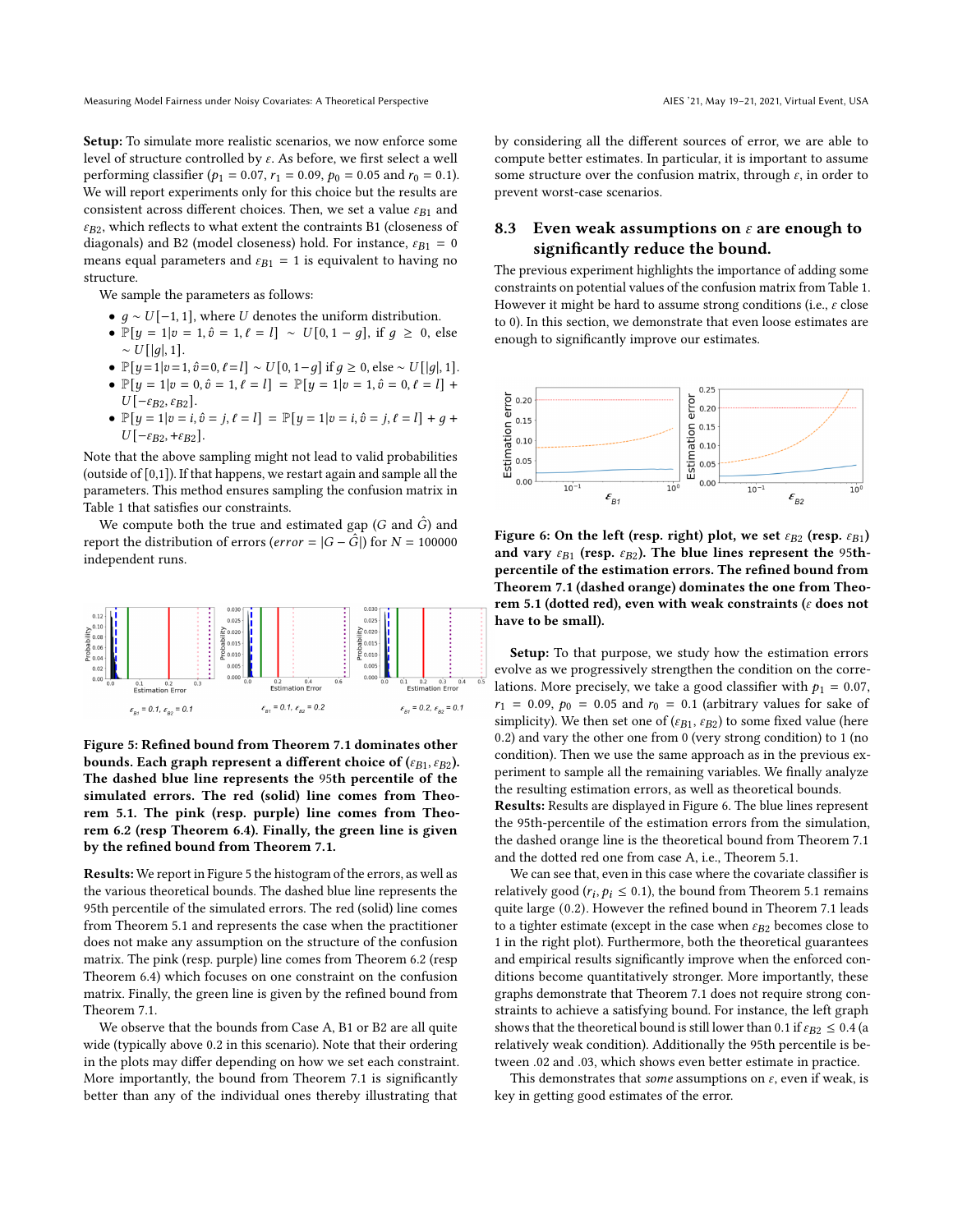#### <span id="page-9-12"></span>9 CONCLUSION

Measuring the fairness of a model might often be restricted by the data available. We analyze in this paper the common scenario of estimating a fairness metric via a proxy covariate. We identify various sources of errors that affect the use of the proxy covariate in measuring model fairness. Our theory demonstrates that the errors can be driven down not only by the performance of the proxy such as precision and recall, but also by the underlying correlations in the data distribution. We provided a refined analysis that combines the various sources of errors and highlights how these errors interact to affect the final bound. More importantly, our work shows that one does not need to make strong independence assumptions in order to study and obtain bounds for the problem of measuring model fairness via proxy covariates.

Finally we demonstrate through simulations that exploiting structure in the correlations, even if loose, is the key to obtaining better bounds on the error in measuring the fairness metrics. We believe that our work will guide practitioners towards making informed choices when designing proxy covariates for fairness evaluation, or obtaining bounds on the errors in their estimation procedures.

## 10 ACKNOWLEDGEMENTS:

The authors would like to thank Alexander D'Amour for his valuable feedback on this paper.

#### A PROOFS FROM SECTION [4](#page-3-0)

PROOF OF THEOREM [4.1.](#page-3-7) Define,

$$
\delta_0 := \mathbb{P}[y=1|v=1,\ell=0] - \mathbb{P}[y=1|\hat{v}=1,\ell=0]
$$
  

$$
\delta_1 := \mathbb{P}[y=1|v=1,\ell=1] - \mathbb{P}[y=1|\hat{v}=1,\ell=1].
$$

Under the independence assumption it is easy to see that

$$
\mathbb{P}[y=1|v=1,\ell=0] = \mathbb{P}[y=1|\hat{v}=1,\ell=0].
$$

This implies that  $\delta_0 = 0$ , and similarly that  $\delta_1 = 0$ . Hence in this case the error in our estimates is zero.

PROOF OF THEOREM [4.2.](#page-3-4) We will show that both  $\delta_0$  and  $\delta_1$  are bounded in magnitude by at most  $p$  thereby establishing the theorem. We next show how to bound  $\delta_0$ . The analysis for  $\delta_1$  will be identical. Recall that

$$
\delta_0 = \mathbb{P}[y=1|v=1, \ell=0] - \mathbb{P}[y=1|\hat{v}=1, \ell=0].
$$

Under the independence assumption we have

$$
\delta_0 = \mathbb{P}[y=1|v=1, \ell=0]
$$
  
\n
$$
-\mathbb{P}[y=1|v=1, \ell=0] \mathbb{P}[v=1|\hat{v}=1, \ell=0]
$$
  
\n
$$
-\mathbb{P}[y=1|v=0, \ell=0] \mathbb{P}[v=0|\hat{v}=1, \ell=0]
$$
  
\n
$$
\leq \mathbb{P}[y=1|v=1, \ell=0]
$$
  
\n
$$
-\mathbb{P}[y=1|v=1, \ell=0] \mathbb{P}[v=1|\hat{v}=1, \ell=0]
$$
  
\n
$$
=\mathbb{P}[y=1|v=1, \ell=0] (1-\mathbb{P}[v=1|\hat{v}=1, \ell=0])
$$
  
\n
$$
\leq r
$$

Similarly, we get that

$$
-\delta_0 = \mathbb{P}[y=1|v=1, \ell=0] \mathbb{P}[v=1|\hat{v}=1, \ell=0]
$$
  
+  $\mathbb{P}[y=1|v=0, \ell=0] \mathbb{P}[v=0|\hat{v}=1, \ell=0]$   
-  $\mathbb{P}[y=1|v=1, \ell=0]$   
=  $\mathbb{P}[y=1|v=1, \ell=0] \mathbb{P}[v=1|\hat{v}=1, \ell=0]-1$   
+  $\mathbb{P}[y=1|v=0, \ell=0] \mathbb{P}[v=0|\hat{v}=1, \ell=0]$   
=  $\mathbb{P}[y=1|v=1, \ell=0] \mathbb{P}[v=0|\hat{v}=1, \ell=0]$   
+  $\mathbb{P}[y=1|v=0, \ell=0] \mathbb{P}[v=0|\hat{v}=1, \ell=0]$   
=  $\mathbb{P}[v=0|\hat{v}=1, \ell=0]$   
 $\leq r$ .

PROOF OF THEOREM [4.3.](#page-4-6) The proof is exactly identical to the proof of Theorem [4.2](#page-3-4) above by simply switching the role of  $v$  and  $\hat{v}$ .

#### REFERENCES

- <span id="page-9-3"></span>[1] Leman Akoglu, Mary McGlohon, and Christos Faloutsos. 2010. Oddball: Spotting anomalies in weighted graphs. In Pacific-Asia conference on knowledge discovery and data mining. Springer, 410–421.
- <span id="page-9-10"></span>[2] P. Awasthi, A. Beutel, M. Kleindessner, J. Morgenstern, and X. Wang. 2021. Evaluating Fairness of Machine Learning Models Under Uncertain and Incomplete Information. In ACM Conference on Fairness, Accountability, and Transparency (FAccT).
- <span id="page-9-4"></span>[3] S. Barocas, M. Hardt, and A. Narayanan. 2018. Fairness and Machine Learning. fairmlbook.org. [http://www.fairmlbook.org.](http://www.fairmlbook.org) [4] Alex Beutel, Jilin Chen, Tulsee Doshi, Hai Qian, Allison Woodruff, Christine
- <span id="page-9-7"></span>Luu, Pierre Kreitmann, Jonathan Bischof, and Ed H Chi. 2019. Putting fairness principles into practice: Challenges, metrics, and improvements. In Proceedings of the 2019 AAAI/ACM Conference on AI, Ethics, and Society. 453–459.
- <span id="page-9-11"></span>[5] Jiahao Chen, Nathan Kallus, Xiaojie Mao, Geoffry Svacha, and Madeleine Udell. 2019. Fairness under unawareness: Assessing disparity when protected class is unobserved. In Proceedings of the Conference on Fairness, Accountability, and Transparency.
- <span id="page-9-13"></span>[6] J. Chen, N. Kallus, X. Mao, G. Svacha, and M. Udell. 2019. Fairness Under Unawareness: Assessing Disparity When Protected Class Is Unobserved. In Conference on Fairness, Accountability, and Transparency (ACM FAT\*).
- <span id="page-9-0"></span>[7] Alexandra Chouldechova. 2017. Fair prediction with disparate impact: A study of bias in recidivism prediction instruments. Big data 5, 2 (2017), 153–163.
- <span id="page-9-8"></span>Sam Corbett-Davies, Emma Pierson, Avi Feller, Sharad Goel, and Aziz Huq. 2017. Algorithmic decision making and the cost of fairness. CoRR abs/1701.08230 (2017). arXiv[:1701.08230](https://arxiv.org/abs/1701.08230)<http://arxiv.org/abs/1701.08230>
- <span id="page-9-16"></span>[9] Amanda Coston, Karthikeyan N Ramamurthy, Dennis Wei, Kush R Varshney, Skyler Speakman, Zairah Mustahsan, and Supriyo Chakraborty. 2019. Fair Transfer Learning with Missing Protected Attributes. In AAAI / ACM Conference on Artificial Intelligence, Ethics, and Society.
- <span id="page-9-1"></span>[10] W. Dieterich, C. Mendoza, and T. Brennan. 2016. COMPAS Risk Scales: Demonstrating Accuracy Equity and Predictive Parity. Technical Report. Northpointe Inc. [https://www.equivant.com/response-to-propublica-demonstrating](https://www.equivant.com/response-to-propublica-demonstrating-accuracy-equity-and-predictive-parity/)[accuracy-equity-and-predictive-parity/.](https://www.equivant.com/response-to-propublica-demonstrating-accuracy-equity-and-predictive-parity/)
- <span id="page-9-2"></span>[11] Lucas Dixon, John Li, Jeffrey Sorensen, Nithum Thain, and Lucy Vasserman. 2018. Measuring and Mitigating Unintended Bias in Text Classification. In Proceedings of the 2018 AAAI/ACM Conference on AI, Ethics, and Society (New Orleans, LA, USA) (AIES '18). ACM, New York, NY, USA, 67–73. [https://doi.org/10.1145/](https://doi.org/10.1145/3278721.3278729) [3278721.3278729](https://doi.org/10.1145/3278721.3278729)
- <span id="page-9-5"></span>[12] Cynthia Dwork, Moritz Hardt, Toniann Pitassi, Omer Reingold, and Richard Zemel. 2012. Fairness through awareness. In Proceedings of the 3rd innovations in theoretical computer science conference. 214–226.
- <span id="page-9-9"></span>[13] Riccardo Fogliato, Alexandra Chouldechova, and Max G'Sell. 2020. Fairness Evaluation in Presence of Biased Noisy Labels. In International Conference on Artificial Intelligence and Statistics. PMLR, 2325–2336.
- <span id="page-9-14"></span>[14] Maya Gupta, Andrew Cotter, Mahdi M Fard, and Serena Wang. 2018. Proxy Fairness. (2018). arXiv:1806.11212 [cs.LG].
- <span id="page-9-6"></span>[15] Moritz Hardt, Eric Price, and Nathan Srebro. 2016. Equality of opportunity in supervised learning. In Advances in Neural Information Processing Systems.
- <span id="page-9-15"></span>[16] T. Hashimoto, M. Srivastava, H. Namkoong, and P. Liang. 2018. Fairness Without Demographics in Repeated Loss Minimization. In International Conference on Machine Learning (ICML). Code available on [https://bit.ly/2sFkDpE.](https://bit.ly/2sFkDpE)

 $\Box$